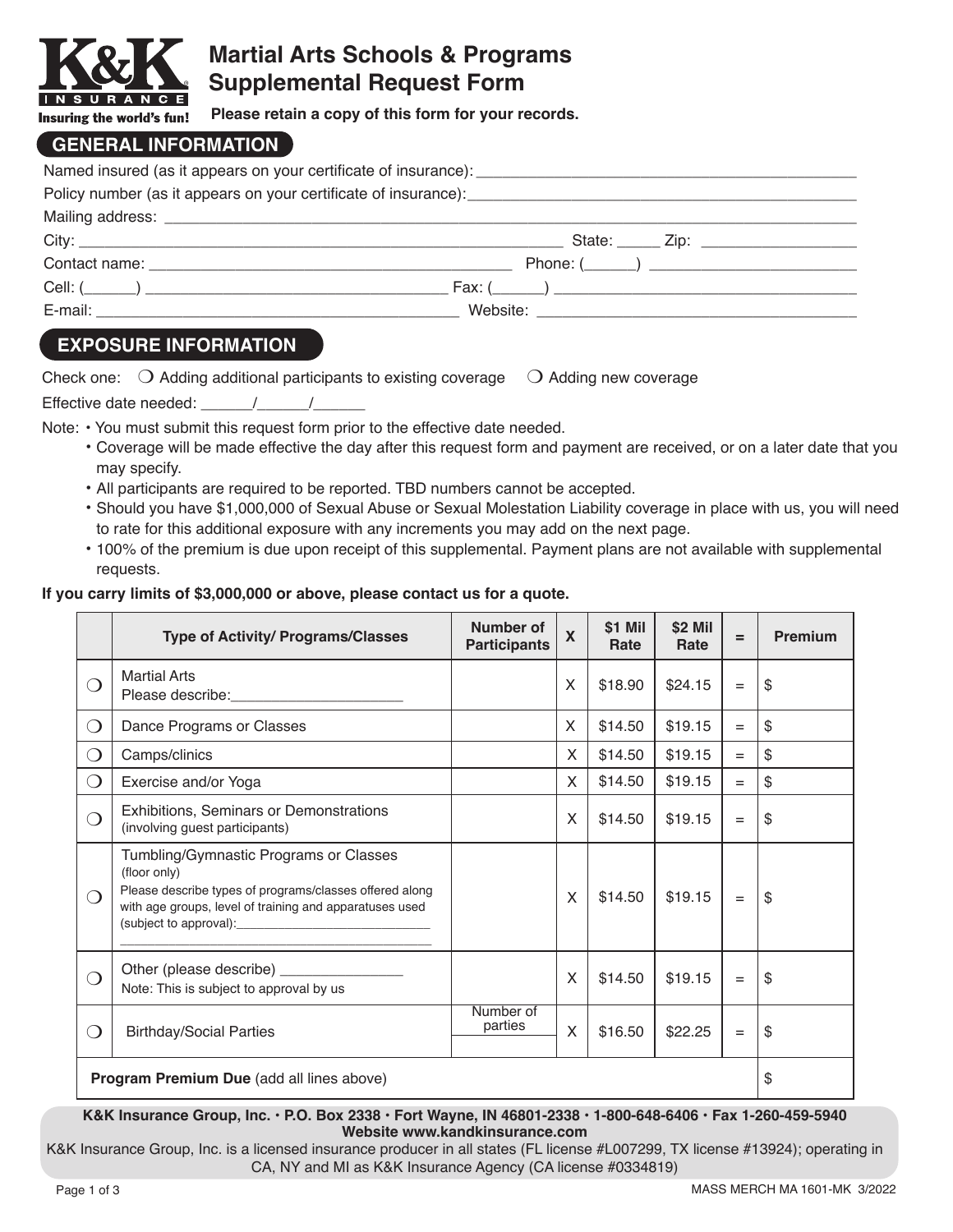### **EXPOSURE INFORMATION CONTINUED**

#### **Sexual Abuse or Sexual Molestation Liability** (optional coverage)

Check one

- $\bigcirc$  I currently have Sexual Abuse or Sexual Molestation Liability Coverage in place and need to add the additional participants/ parties reported on the prior page to my coverage.
- $\bigcirc$  I would like to add this coverage to my policy.
	- **\* Note:** If you would like to add this coverage to your policy mid-term, please contact us for additional information on the proper form to complete for review and approval.

|                                             | <b>Activity Type</b>                                                                                                                                                                          | Rate<br>(per participant) | X | Total # of<br><b>Participants</b><br>(see prior page) | $=$ | <b>Premium</b> |
|---------------------------------------------|-----------------------------------------------------------------------------------------------------------------------------------------------------------------------------------------------|---------------------------|---|-------------------------------------------------------|-----|----------------|
|                                             | <b>Martial Arts</b>                                                                                                                                                                           | \$2.10                    | X |                                                       | $=$ | \$             |
| $\left(\begin{array}{c} \end{array}\right)$ | Non-registered Member Activity(s)<br>$\cdot$ Dance<br>• Camp/Clinic<br>• Exercise and/or Yoga<br><b>· Exhibitions, Seminars or Demonstrations</b><br>• Tumbling (floor only)<br>$\cdot$ Other | \$1.86                    | X |                                                       | $=$ | \$             |
|                                             | <b>Birthday or Social Party</b>                                                                                                                                                               | \$2.30<br>per party       | X | # of parties                                          | $=$ | \$             |
|                                             |                                                                                                                                                                                               |                           |   |                                                       |     | $\rightarrow$  |

**TOTAL Sexual Abuse or Sexual Molestation Liability Premium** (add all lines above)  $\frac{\$}$ 

#### **PAYMENT DUE**

| Program Premium                                      |  |
|------------------------------------------------------|--|
| Sexual Abuse or Sexual Molestation Liability Premium |  |
| <b>Total Premium Due (add lines above)</b>           |  |

#### **CERTIFICATE REQUESTS**

**Complete this section if you require additional certificates listing a facility, property owner or similar third-party as an additional insured on your policy. Provide a separate request for each additional certificate needed. 1. When is this certificate needed? :** \_\_\_\_\_\_\_ / \_\_\_\_\_\_\_ / \_\_\_\_\_\_\_

| <b>I. When is this certificate needed?:</b> |  |  |
|---------------------------------------------|--|--|
|                                             |  |  |

|                | 2. What is the additional insured's relationship to you? $\bigcirc$ Owner/manager/lessor of premises (facility or venue)<br>NOTE: The certificate holder will automatically be an additional insured for an Owner/manager/lessor, Sponsor or Co-Promoter relationship                                                                                             |  |  |  |
|----------------|-------------------------------------------------------------------------------------------------------------------------------------------------------------------------------------------------------------------------------------------------------------------------------------------------------------------------------------------------------------------|--|--|--|
|                |                                                                                                                                                                                                                                                                                                                                                                   |  |  |  |
|                |                                                                                                                                                                                                                                                                                                                                                                   |  |  |  |
|                | 4. Does the certificate holder/additional insured require any special wording or endorsements? $\bigcirc$ Yes $\bigcirc$ No<br>If yes, check all that apply: $\bigcirc$ CG2026 $\bigcirc$ Primary/Noncontributory $\bigcirc$ Waiver of subrogation<br>NOTE: If you are not sure, please attach a copy of the insurance requirements/instructions you've received. |  |  |  |
| If applicable: |                                                                                                                                                                                                                                                                                                                                                                   |  |  |  |
|                |                                                                                                                                                                                                                                                                                                                                                                   |  |  |  |
|                |                                                                                                                                                                                                                                                                                                                                                                   |  |  |  |
|                |                                                                                                                                                                                                                                                                                                                                                                   |  |  |  |
|                |                                                                                                                                                                                                                                                                                                                                                                   |  |  |  |

**The most common delay in certificate processing is caused by providing partial or incorrect name and/or instructions. Please check your request carefully before submitting.**